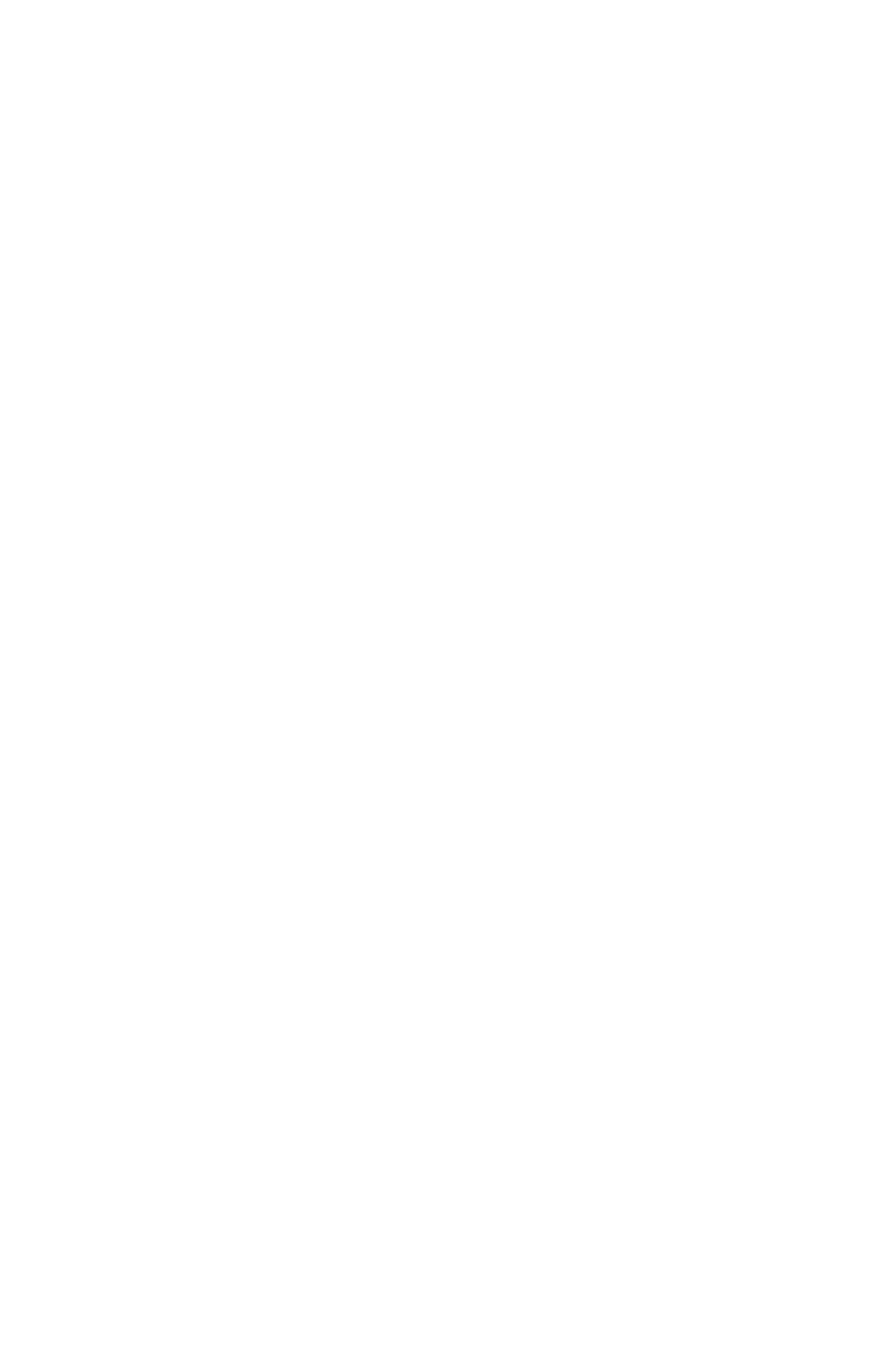#### Program

Juba from String Quartet No. 2 in A minor Florence Price (1887-1953) (arranged for String Orchestra) Allegro Allegretto

Song of the Birds (El Cant dels Ocells) Pablo Casals (1876-1973) for Cello and String Orchestra

Harris Banks, cello

St. Paul's Suite, Op. 29 Gustav Holst (1874-1934)

- I. Jig
- II. Ostinato
- III. Intermezzo
- IV. Finale (The Dargason)

| Intermission |

Serenade for Strings Peter Ilyich Tchaikovsky (1840-1893)

in C major, Op. 48

- I. Pezzo in forma di Sonatina
- III. Élégie
- IV. Finale (Tema Russo)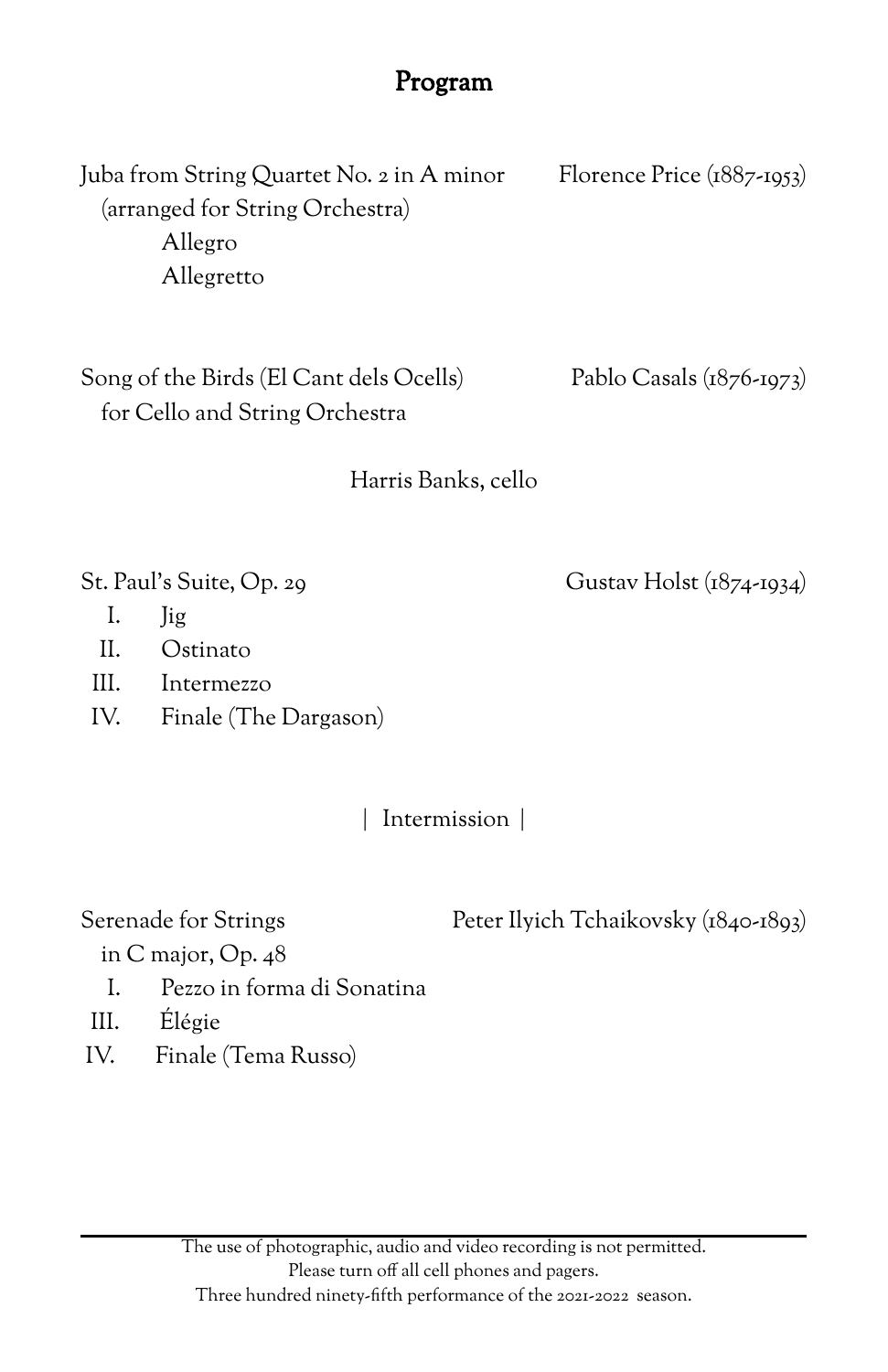#### Temple University OWLchestra

Danielle Garrett, director and conductor Nathan Zubin, president Tabitha Reed, vice president

#### VIOLIN I

Soohyun Kim\* Taylor Forry\*\* Ericka Conant Anna Durning Yuliana Fartachuk Abigail Greendyk Eli Greenstein Esther Landis Lauren Schwartzbard Sydney Spector Trevor Woodside Evan Wu Nathan Zubin

#### VIOLIN II

Alexia Lekos+ Helena Ritchie++ Brianna Amato Rachel Cosgrove Vasudha Jasthi Megan Kane Aleena Mathew Patrick Rieker Patricia Simmons Sherly Wang

#### VIOLA

Isaac Schein+ Lily Fleischer++ Valerie Balog Soren Barnett Allison Grosick Sarah Grosick Michelle Kolodezh E Katz Giulia Mazzella Tabitha Reed Emma Jean Martin Zimmerman

#### CELLO

Harris Banks+ Kevin R. Cassidy++ Madison Potteiger Dylesta Robinson Andrea Shaw Ping-Jan Su Gabriel Wingert

#### BASS

Elizabeth McGonagle+ Jeremy Eland++ Jonathan Haikes \* Concertmaster \*\* Assistant Concertmaster + Principal ++ Assistant Principal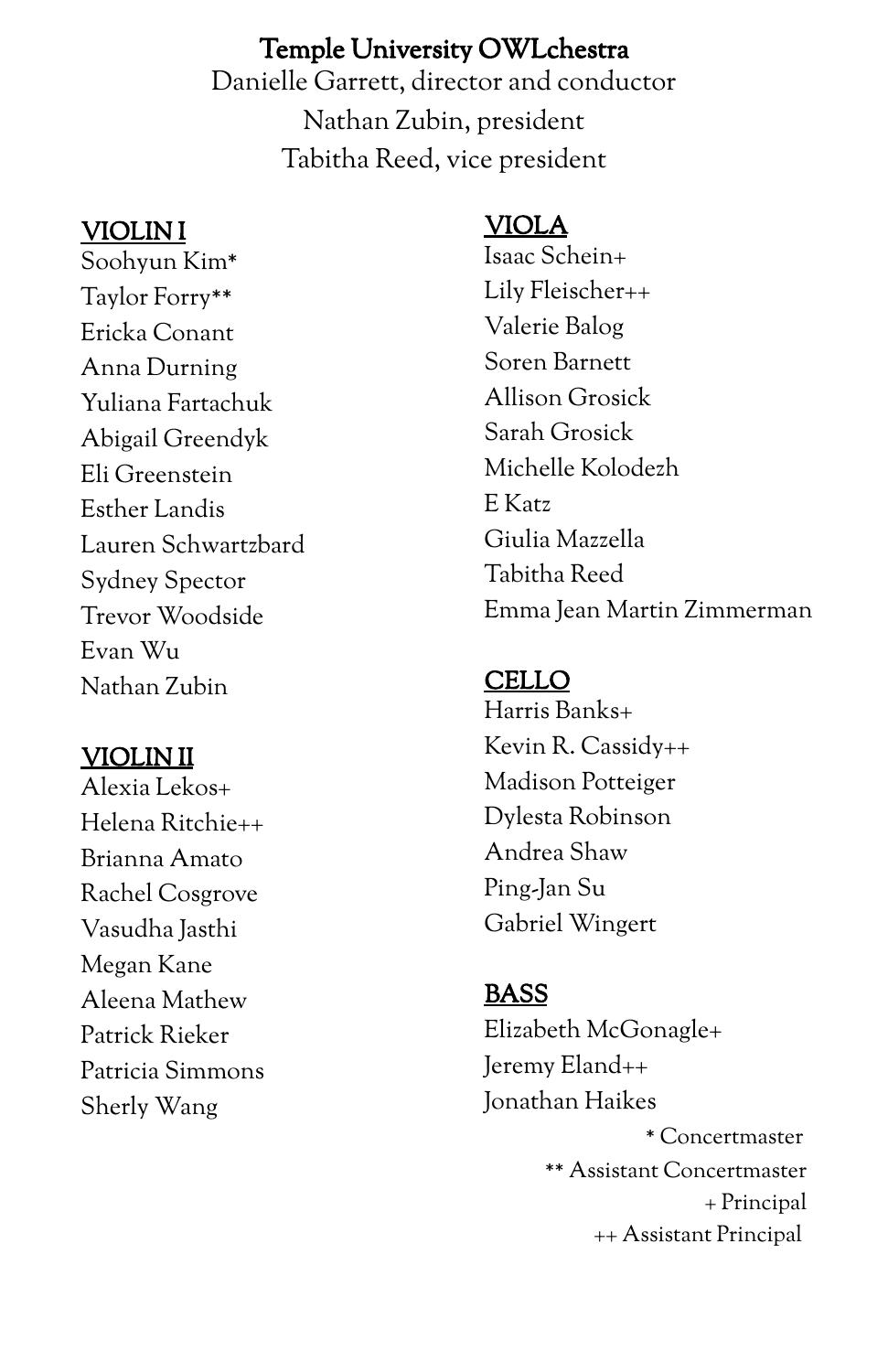#### Program Notes

#### Juba from String Quartet No. 2 Florence Price

Florence Price (born April 9th 1887, Little Rock, AR - died June 3rd 1953, Chicago, IL aged 66) was an African American Organist, Pianist, and educator, who wrote the piece Juba from String Quartet No. 2 arranged for string orchestra. Educated at the New England Conservatory of Music located in Boston, Massachusetts, Price holds the honor of being the first African American woman to be recognized as a symphonic composer and have her piece played by a major orchestra. Throughout her prolific career, Price would go on to compose three hundred works.

Written in 1935, Juba from String Quartet No. 2 was the second piece Price would contribute to the genre of String Quartet and was preceded by her G Major Quartet in 1929 and succeeded by her *Five Folksongs in Counterpoint* for string quartet in 1951, two years before her death. Juba originally being a dance of Afro-American slaves, full of syncopated rhythms and you can hear influences of Scott Joplin. The piece starts out in the key of C Major, then modulates to the key of E Major, then to a tonal ambiguous section that modulates again to the key of G Major, and then ending in the key of C Major.

*–Notes by Sydney Spector*

#### Song of the Birds Pablo Casals

Not only was Pablo Casals a great cellist, but he was perhaps one of the greatest artists of the 20<sup>th</sup> century. Casals was born in Catalonia, Spain in 1876, and was immersed in music from a very early age. He quickly became famous as a cello prodigy and began giving concerts all over Europe from age 14, including in the royal palace in Madrid at the invitation of the Queen Regent. Perhaps the most important moment of his career, and most important for cellists across the world, was when he visited a sheet music store in Barcelona at age 13. He discovered an old, tattered copy of the Bach Cello Suites, which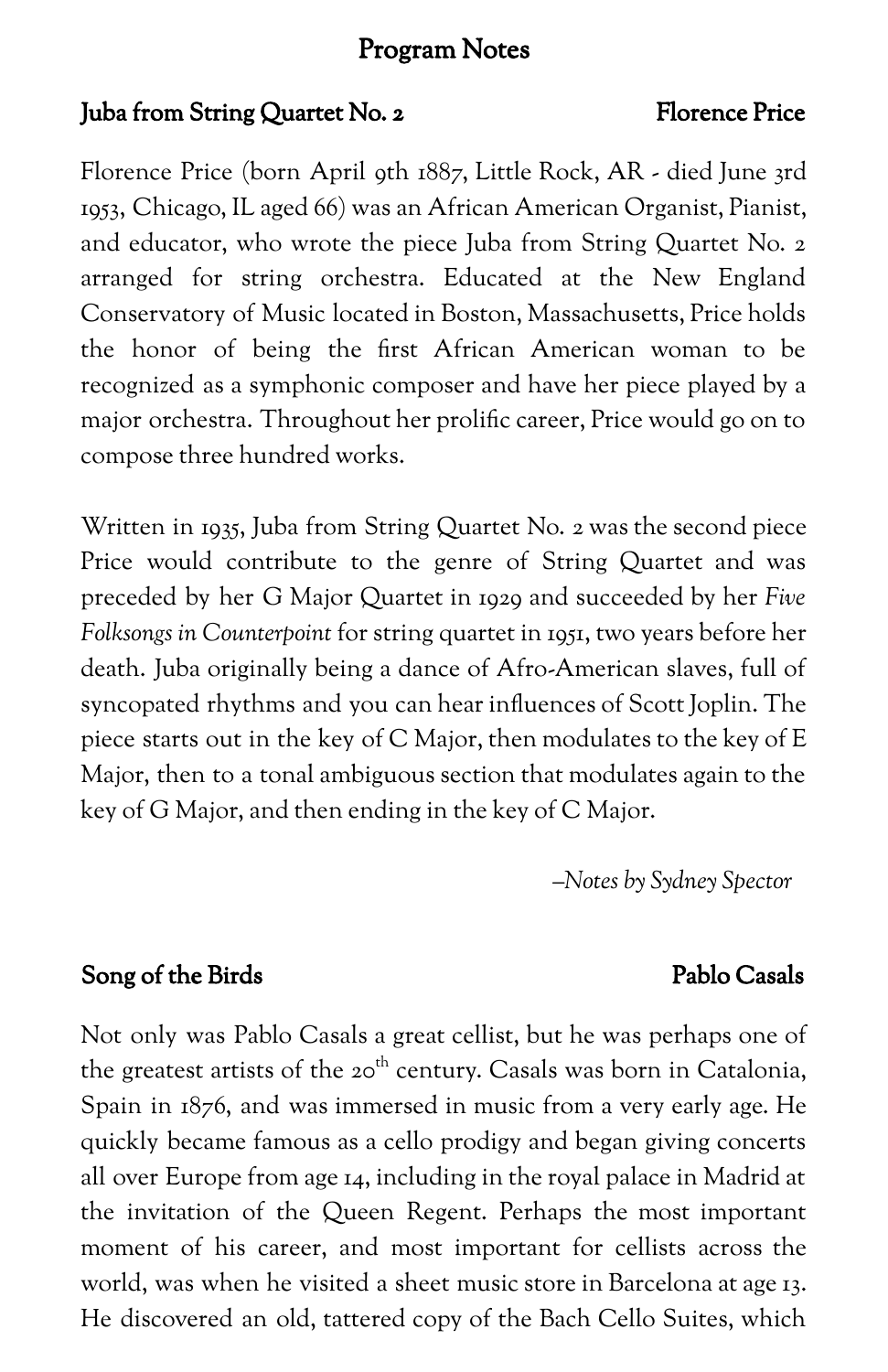at the time were not well known to musicians. At most, cellists of the day treated the suites as etudes, only meant to be played at home to hone one's technical ability. Casals was entranced by the suites and spent the next 13 years practicing them before ever performing them. Once he finally performed them, the world was stunned. The Bach Suites were instantly revered by the public, and cellists everywhere were overjoyed to discover such beautiful and mature music to add to the canon of their repertoire.

Throughout his life, Casals never stopped loving the music of his homeland in Catalonia. He championed Catalonian music by promoting local musicians and performing arrangements of local folk songs. His most famous arrangement is undoubtedly *Cant dels Ocells (Song of the Birds)*. The piece is based on a traditional Catalonian lullaby of the same name. The song is about the joy that all of the birds felt after learning of the birth of Jesus in Bethlehem. The song goes through all the types of birds and describes the emotions they feel and the things they say after hearing the news.

*–Notes by Harris Banks*

#### St. Paul's Suite Gustav Holst

*St. Paul's Suite* (1913) was written by the English composer Gustav Holst (September 21, 1874 - May 25, 1934). Coming from a long line of musicians, Holst began lessons in piano and violin at a young age and began composing at the age of twelve. However, because of a nerve condition (neuritis) that made it difficult and painful to move his hands, he switched to the trombone. His talents in the trombone earned a spot in the Carl Rosa Opera Company and the 'White Viennese Band', conducted by Stanislaus Wurm. Holst found inspiration in English choral tradition (madrigals, church music, and English folk music) and Hindu mysticism and spiritualism. He was also influenced by various socialist movements and frequently attended lectures given by prominent members of the socialist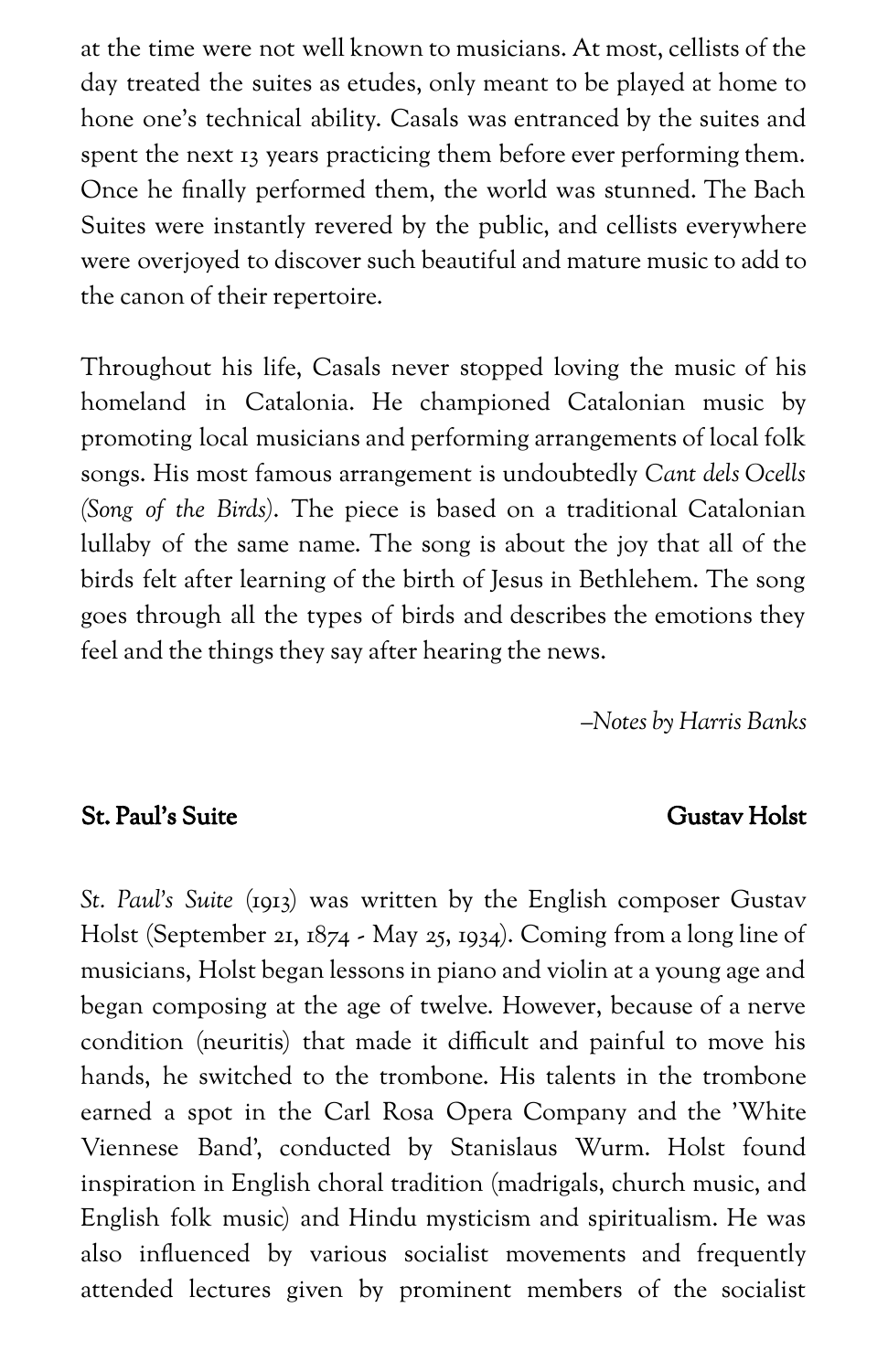movement in the United Kingdom. Some of his most notable works include The Cloud Messenger, Op. 30 (1910), In the Bleak Midwinter (1906), St. Paul's Suite (1922), and The Planets (1918). Holst was appointed Director of Music at the St. Paul's Girls School in Hammersmith, London in 1905 and at Morley College; he would hold these positions until his death in 1934.

While Holst held the position of music director at St. Paul's, he wrote St. Paul's Suite and dedicated the piece to the school. The piece is known for its musicality, but even more so for its teachability. St. Paul's Suite has a mix of fast and slow movements that display an orchestra's abilities. This piece contains simple English themes that make the music easy to master. Separated into four movements: a Jig, Ostinato, Intermezzo, and a Finale. The Jig is a lively dance consisting of slurred and flowing passages that switch back and forth between piano and forte to enhance the flow drive of the piece. The Ostinato is a lighter movement, featuring the use of a mute. With a mix of styles, slow and soft, the second violins provide a repeated ostinato figure to accompany the soloist beautifully. The Intermezzo starts out slow, continuing the air of the last movement. Then, it picks up with a thrilling allegro, bringing the suite into a playful mode once again. The Finale puts Holst's love for folk music on display. It begins with an English tune called the Dargason and is joined with another popular English folk song, Greensleeves. Holst combined these melodies, showing off the orchestras' ability to listen to each other to perfect the dynamics and play off of each other. The teachability is something that is still recognized today, as many of the members of OWLchestra have played it before in the past!

*–Notes by Anna Durning*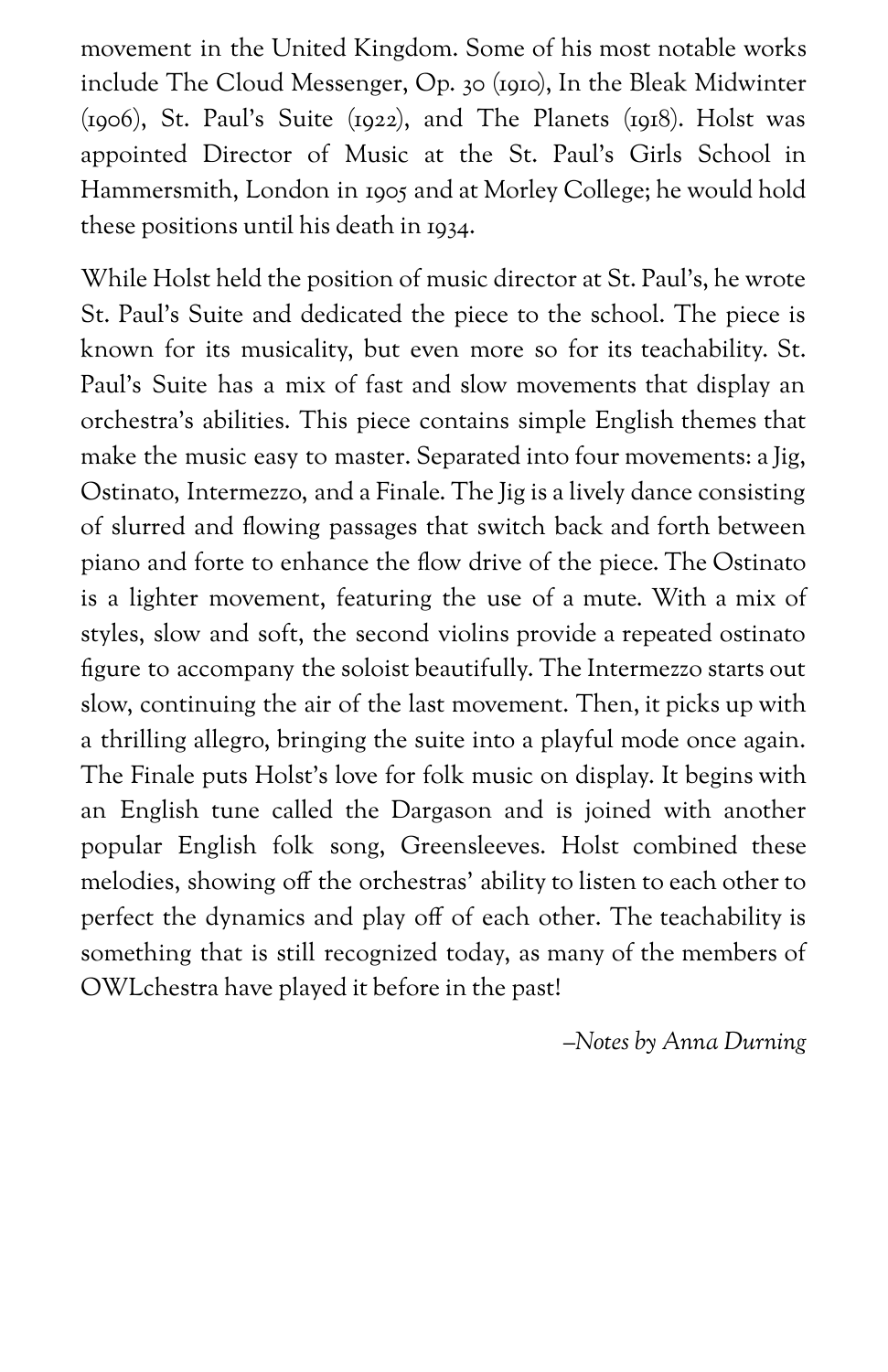In the fall of 1880, Tchaikovsky set to work on two pieces simultaneously. One was the Serenade in C Major (for strings, Op. 88); the other was the *1812 Overture*, Op. 49. The composer loved the first of these, but had no use for the second. To his benefactress, Madame von Meck, he wrote: "I have written two long works very rapidly: the festival overture and a Serenade in four movements for string orchestra. The overture will be very noisy. I wrote it without much warmth or enthusiasm; and therefore it has no great artistic value. The Serenade on the contrary, I wrote from an inward impulse: I felt it; and I venture to hope that this work is not without artistic qualities."

In a way, the two pieces are opposites, for the Serenade – lyric, open, relaxed – is everything the bombastic *1812 Overture* is not, and it comes as no surprise that Tchaikovsky had such fondness for this music. It got its start, he said, as something in between a string quartet and a symphony and eventually turned into a four-movement serenade for string orchestra.

The opening movement is subtitled *Pezzo in forma di Sonatina*, and Tchaikovsky noted that he intended this music as homage to one of his favorite composers: Mozart. Though Tchaikovsky called his work a serenade and specifically set the first movement in sonatina form – both of which suggest an absence of rigorous formal development – this music is nevertheless beautifully unified. The powerful descending introduction quickly gives way to the *Allegro moderato*, based on two subjects: a broadly-swung melody for full orchestra and a sparkling theme for violins. Tchaikovsky brings back the introductory theme to close out the movement. The second movement is a waltz (*Walzer*). Waltzes were a specialty of Tchaikovsky, and this is one of his finest. It gets off to a graceful start, grows more animated as it proceeds, then falls away to wink out on two pizzicato strokes. The third movement, titled *Élégie*, begins with a quiet melody that soon grows in intensity and beauty. The mood here never becomes tragic – the Serenade remains, for the most part, in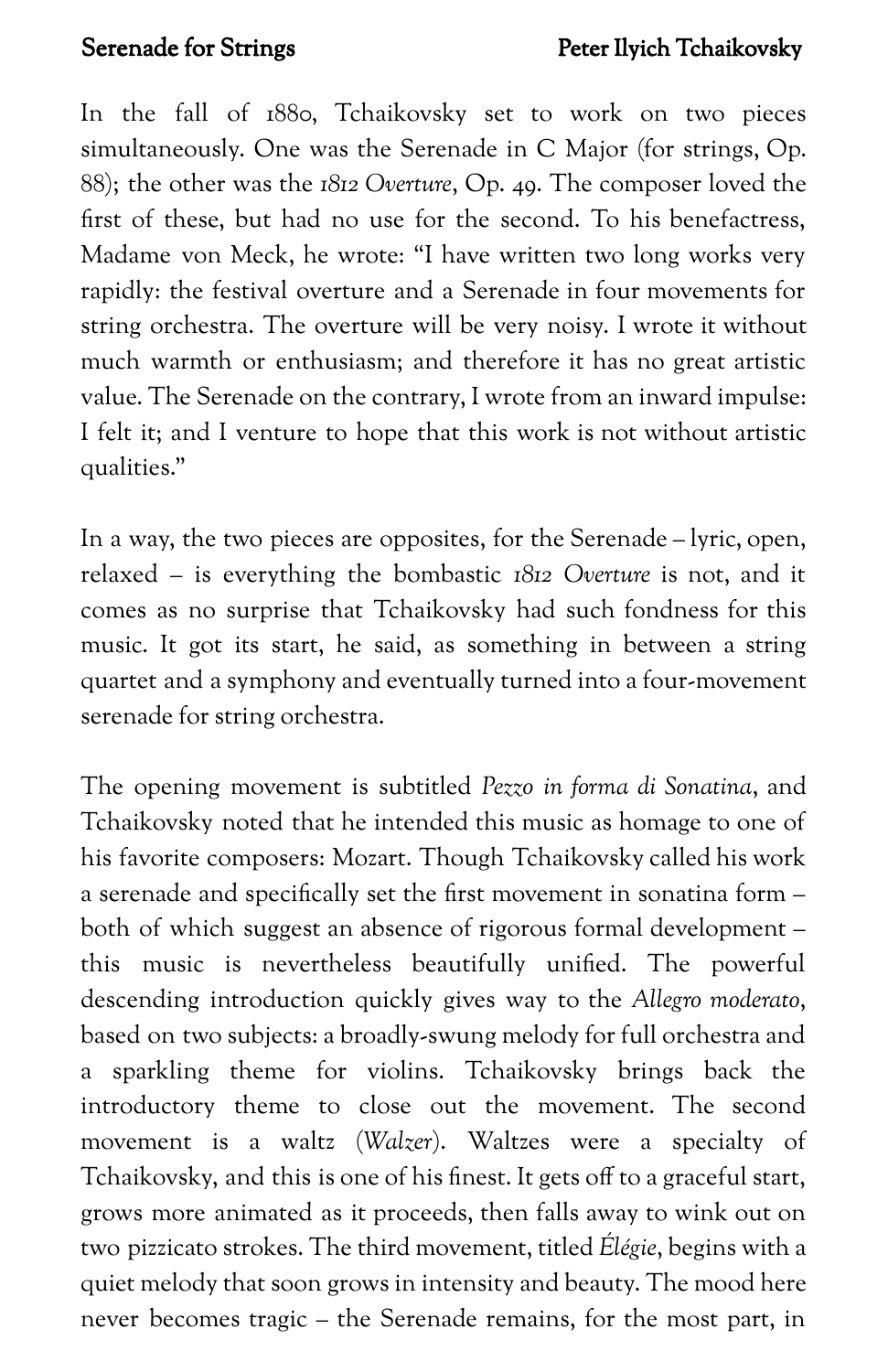major keys – but the depth of feeling with which this *Larghetto elegiaco* unfolds makes it the emotional center of the entire work. The finale has a wonderful beginning. Very quietly the violins play a melody based on a Russian folk tune, reputedly an old hauling song from the Volga River, and suddenly the main theme bursts out and the movement takes wing. The *Allegro con spirito* theme is closely related to the introduction of the first movement, and at the end Tchaikovsky deftly combines these two themes to bring one of his friendliest compositions to an exciting close.

*–Notes by Eric Bromberger*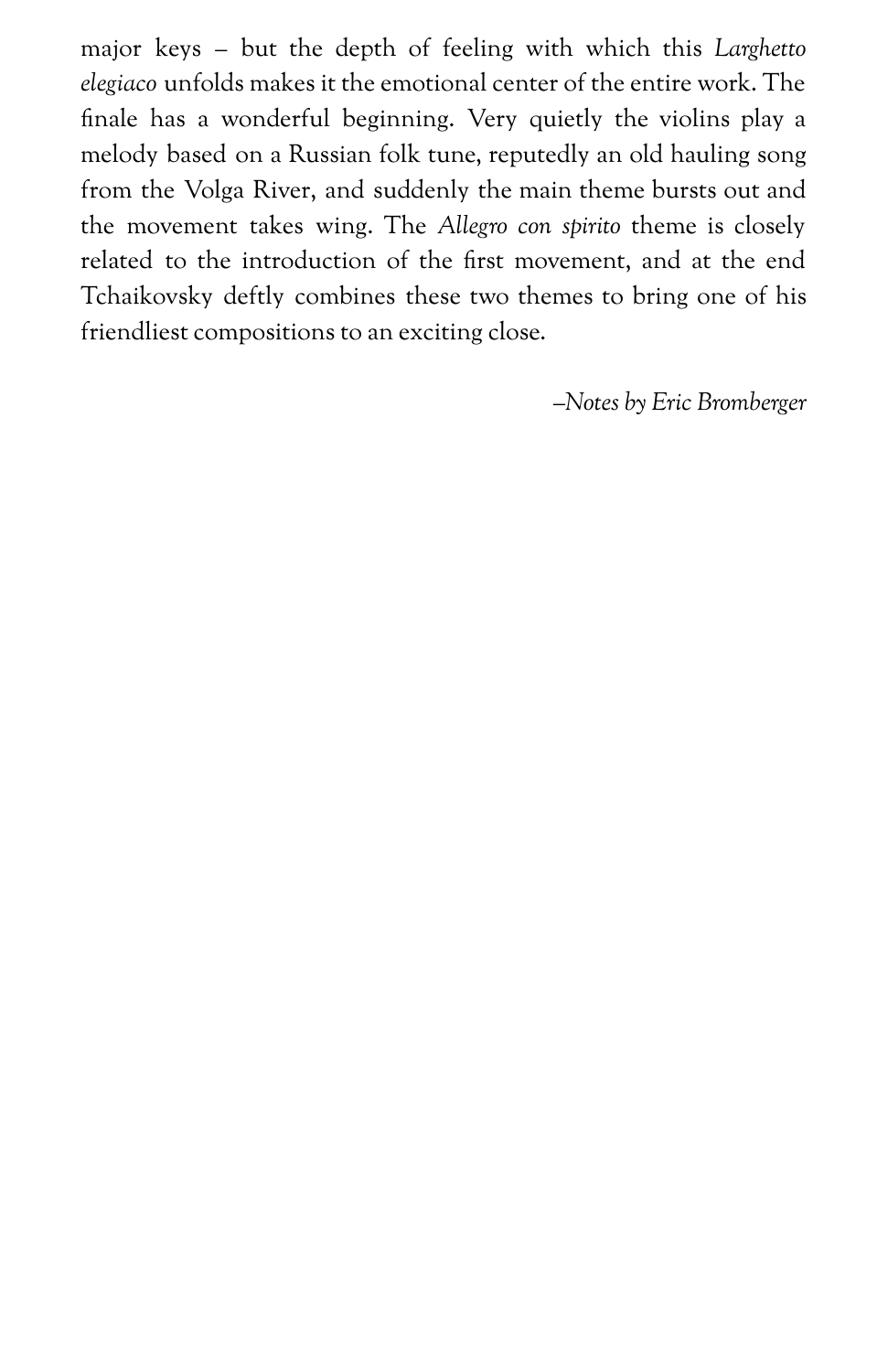#### About the Conductor

DANIELLE GARRETT earned her Bachelor of Music Education degree at Chestnut Hill College and a Master of Music degree in String Pedagogy from Temple University's Boyer College of Music. She has studied violin under Booker Rowe of The Philadelphia Orchestra and the late Helen Kwalwasser of Temple University. In addition to her violin studies, Ms. Garrett has been coached and mentored by Maestro's Luis Biava and Gary White.

Ms. Garrett previously served as orchestra director at Germantown Friends School, The Haverford School and with the El-Sistema program Play On, Philly!. Ms. Garrett has attended conducting workshops at The Juilliard School, Oberlin Conducting Institute, Bard Conservatory Conducting Institute, the International Women's Conducting Workshop at the New York Conducting Institute, the Smoky Mountain International Conducting Institute, and the prestigious Monteux School. Ms. Garrett is the conductor of the Philadelphia Sinfonia Players Orchestra, and assistant conductor of the Philadelphia Sinfonia. She continues to make guest conducting appearances at the PMEA and BCMEA music festivals. In addition to being an active clinician and directing OWLchestra at Temple, Ms. Garrett is the Instrumental Ensemble Music Librarian.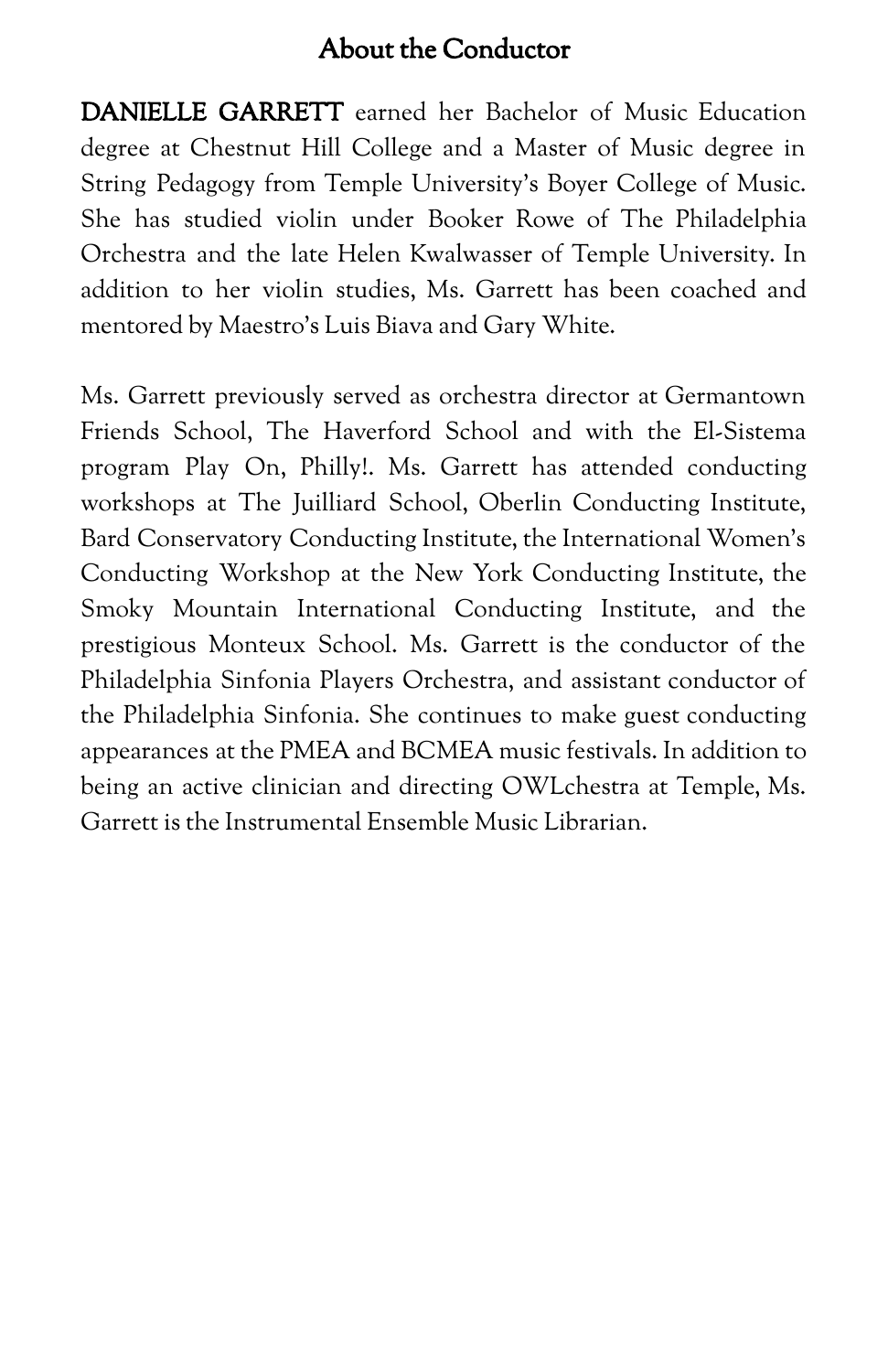#### Boyer College of Music and Dance

The Boyer College of Music and Dance is part of the Center for the Performing and Cinematic Arts at Temple University. Students at the Boyer College have the unique opportunity to interact with leading composers, conductors, educators, performers and choreographers while experiencing a challenging and diverse academic curriculum. The Boyer faculty is recognized globally as leaders in their respective fields. Boyer alumni are ambassadors of artistic leadership and perform with major orchestras, opera and dance companies, teach at schools and colleges and work as professional music therapists, choreographers and composers.

boyer. temple.edu

#### The Center for the Performing and Cinematic Arts

The Center for the Performing and Cinematic Arts consists of the Boyer College of Music and Dance, School of Theater, Film and Media Arts, the George and Joy Abbott Center for Musical Theater and the Temple Performing Arts Center. Boyer is home to the three-time Grammy nominated Temple University Symphony Orchestra, award-winning Jazz Program and research and scholarly advancements in music therapy, music theory, history, education, conducting, keyboard, voice and dance. The College also manages its own record label, BCM&D Records, which has released more than thirty recordings. The School of Theater, Film and Media Arts engages gifted students with nationally and internationally recognized faculty scholars and professionals. A hallmark of the School of Theater, Film and Media Arts is the Los Angeles Study Away program, housed at historic Raleigh Studios. The George and Joy Abbott Center for Musical Theater engages visiting performers, guest artists, set designers, playwrights and other Broadway professionals. The Temple Performing Arts Center (TPAC), a historic landmark on campus, is home to a state-of-the-art 1,200 seat auditorium and 200 seat chapel. More than 300 concerts, lectures and performances take place at TPAC each year.

arts.temple.edu

#### Temple University

Since 1884 when founder Reverend Russell Conwell began teaching students, Temple University has evolved into a comprehensive urban research and academic institution. Temple has a world-class reputation and an international presence with campuses in Philadelphia, Ambler and Harrisburg in Pennsylvania, in Tokyo, Rome and educational centers in Seoul, Beijing, London, Paris and Mumbai. Temple's seventeen schools and colleges, nine campuses, hundreds of degree programs and 35,000 students combine to create one of the nation's most comprehensive and diverse learning environments.